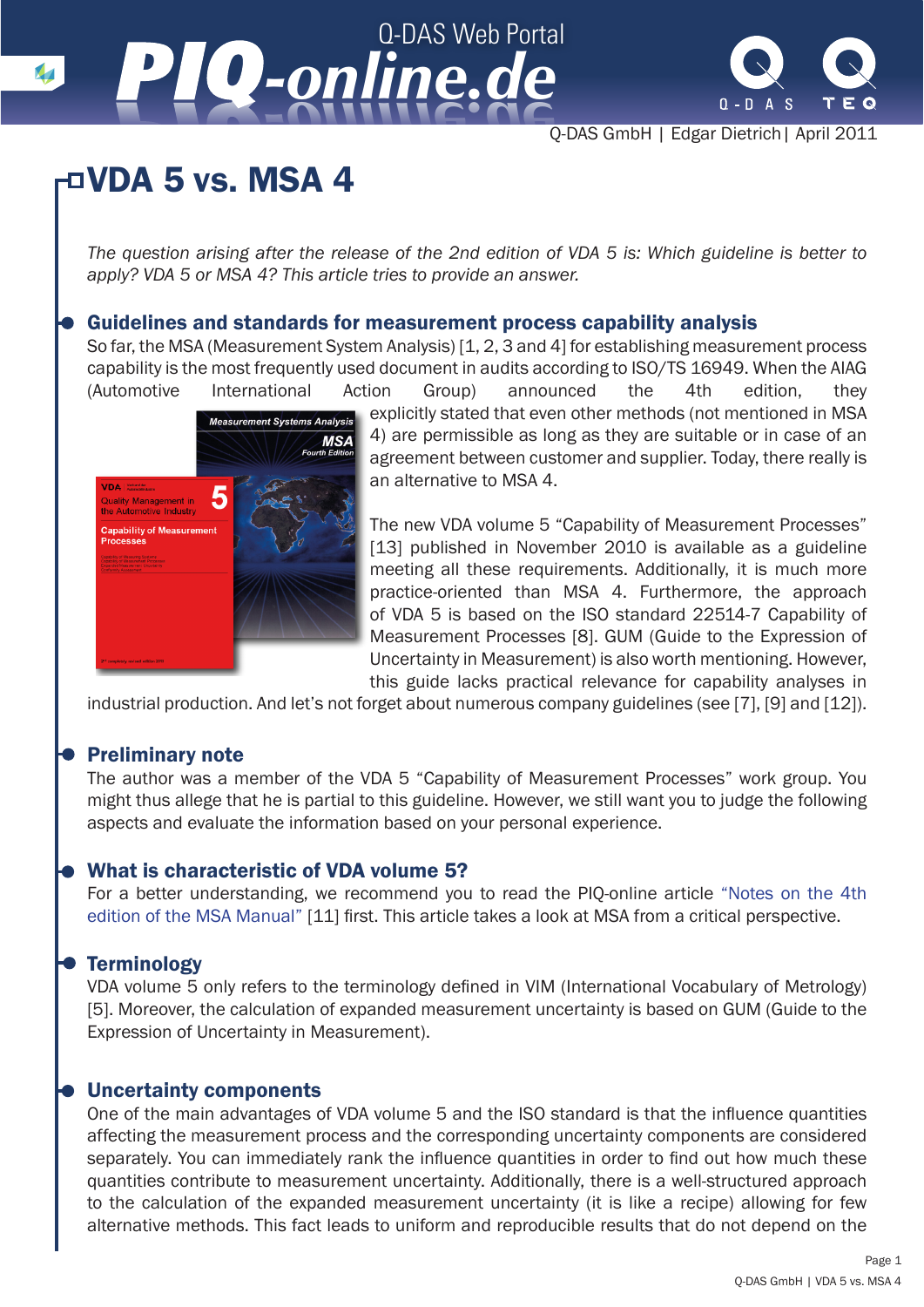



place/site where the results are produced – at the customer's or supplier's premises, in a plant or globally in several plants of a company.

#### Measuring system as a part of the measurement process

The measuring system is clearly defined to be a sub-element of the measurement process. Uncertainty components are resolution, calibration uncertainty on the standard, variation of the measuring system based on repeated measurements on a standard with known actual value, measurement bias and sometimes linearity. You can include available type-1 studies to calculate the expanded measurement uncertainty of the measuring system. If required, you just need to add some information, such as resolution or calibration uncertainty on the reference standard. You can thus transfer these completed studies easily without having to make new analyses. You may even calculate a capability index that you compare to a limit recommended by VDA 5. This is how you establish capability and calculate the minimum tolerance.

Manufacturers of measuring instruments are now able to specify the expanded measurement uncertainty of the measuring system independent of its future application. This is a kind of verification of the measuring system. Moreover, the entire approach provides operators of measuring systems in industrial production with a basis of decision-making defining whether a measuring system is generally suitable for a certain measurement task or specifying the minimum tolerance required to establish the capability of the measuring system. This evaluation is possible now since VDA volume 5 generally applies the tolerance as a reference figure.

|                           | <b>MSA 4/ company guidelines</b>                                                                                                                                                                       | <b>VDA 5 or ISO/CD 22514-7</b>                                                                                                                                                                                                                                                                                                  |  |  |
|---------------------------|--------------------------------------------------------------------------------------------------------------------------------------------------------------------------------------------------------|---------------------------------------------------------------------------------------------------------------------------------------------------------------------------------------------------------------------------------------------------------------------------------------------------------------------------------|--|--|
| Capability<br>index       | %GRR = $\frac{\sqrt{EV^2+AV^2}}{RF}$ · 100%<br>where $RF = total variation TV$ ,<br>process variation o,<br>$P_p$ , $P_{pk}$ or tolerance TOL,<br>the latter is often applied<br>in company guidelines | $\%Q_{MS} = \frac{2 \cdot U_{MS}}{T_{OL}} \cdot 100\%$ $\%Q_{MP} = \frac{2 \cdot U_{MP}}{T_{OL}} \cdot 100\%$<br>where $TOL = tolerance$<br>$U_{MS}$ or $U_{MP} = 2 \cdot \sqrt{\sum_{i=1}^{n} u_i^2}$ i = 1, 2, 3,<br>$u_i$ standard uncertainty of the i-th influence component<br>of measuring system or measurement process |  |  |
| Limits                    | % GRR $\leq 10\%$ acceptable                                                                                                                                                                           | Measurement result $y = x \pm U_{MP}$                                                                                                                                                                                                                                                                                           |  |  |
|                           | $10 <$ %GRR $<$ 30% acceptable for some applications                                                                                                                                                   | % $Q_{MS} \le 15\%$ capable                                                                                                                                                                                                                                                                                                     |  |  |
|                           | $30 \leq %GRR$<br>unacceptable                                                                                                                                                                         | % $Q_{MP} \leq 30\%$ capable                                                                                                                                                                                                                                                                                                    |  |  |
| Evaluation<br>in graphics | $RF = TOL$                                                                                                                                                                                             | $- U_{\mu\nu}$<br><b>TOL</b>                                                                                                                                                                                                                                                                                                    |  |  |
|                           | Measured values close to specification limits (U or L) might lead<br>to wrong decisions.                                                                                                               | Measurement result y has to be within the tolerance TOL (see<br>ISO 14253).                                                                                                                                                                                                                                                     |  |  |

### Evaluation based on ANOVA

You analyse any other influence components of the measurement process separately. i.e. repeatability on test parts, operator influence, test part influences, temperature or stability. In order to evaluate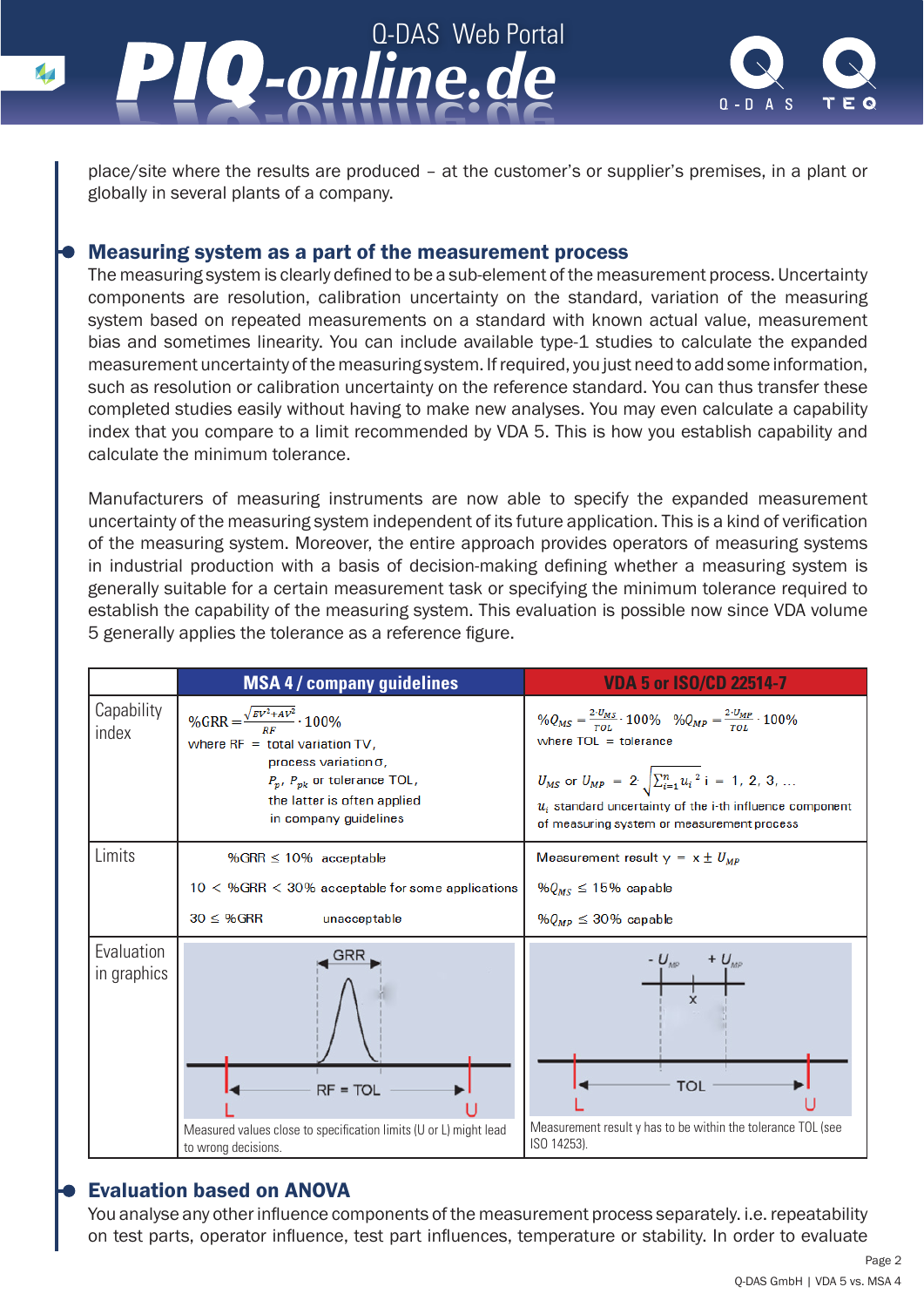

repeatability on test parts or operator influence, you apply the same method of ANOVA as in the MSA manual. However, the statistics EV and AV are not calculated by including a factor of "6" which leads to results that are not reproducible. Still, the specified variance components are identical. The advantage is that you can use available GRR studies as a basis for calculating the influence components mentioned before – similar to the measuring system approach.

Q-DAS Web Portal

*-online.de*

The GRR study only allows for the analysis of two influence components whereas the method of ANOVA is able to analyse more than two influence components. A typical example is that it is not enough to consider nothing but repeatability on test parts and operator influence, since the process also takes measurements by means of different instruments and at different places of measurement. The number of experiments thus increases by a factor of 2k. In order to still keep the economic efficiency, you use D-optimum designs reducing the number of experiments considerably. The evaluation based on ANOVA provides you with an estimate of the respective standard uncertainty for each considered influence quantity.

#### Uncertainty from test part inhomogeneity and temperature

*-online.de*

VDA volume 5 describes different methods of how to calculate standard uncertainties from test part inhomogeneity and temperature. Manufacturers of measuring instruments are particularly interested in uncertainty from test part inhomogeneity. In many GRR studies, the uncertainty from test part inhomogeneity has led to bad results. As soon as this uncertainty is too high, the measuring points will always vary in repeated measurements and test part inhomogeneity thus leads to a higher variance component that is not caused by the measuring system.

The more complex the measurement process and the smaller the demanded tolerances, the more important it is to consider uncertainty from temperature. This rule applies to the measuring instrument and to the test part. This is the reason why VDA volume 5 provides you with several methods to consider this influence quantity and to calculate uncertainty from temperature. Since the whole issue is quite complex, there is more than a single approach to this problem; depending on the respective application, there are different methods available. We recommend you to select the most suitable approach and to implement it consistently in your company.

#### Influences are not considered more than once

VDA volume 5 ensures that an influence quantity is not considered more than once in the formulas calculating the expanded measurement uncertainty. As an example, the calculation of the expanded measurement uncertainty always considers the highest uncertainty from resolution, from repeatability variation on reference standards or from repeatability on test parts.

According to the approach described before, the calculation of the expanded measurement uncertainty of the measurement process is well-structured. Due to clear formulas and methods, you may determine the standard uncertainty from the single influence quantities. By ranking these uncertainties, you easily identify the influence quantity affecting the measurement process most. This knowledge provides the basis for measurement process improvement. The fact that you may apply available data from type-1, type-2 and type-3 studies is also an advantage. You might just have to add some influence components. VDA volume 5 makes it much easier to calculate the expanded measurement uncertainty for the measuring system and the entire measurement process.

#### Attribute measurement processes

VDA volume 5 provides you with two different methods for attribute measurement processes – one applies to cases where reference parts are available and the other one to cases without any available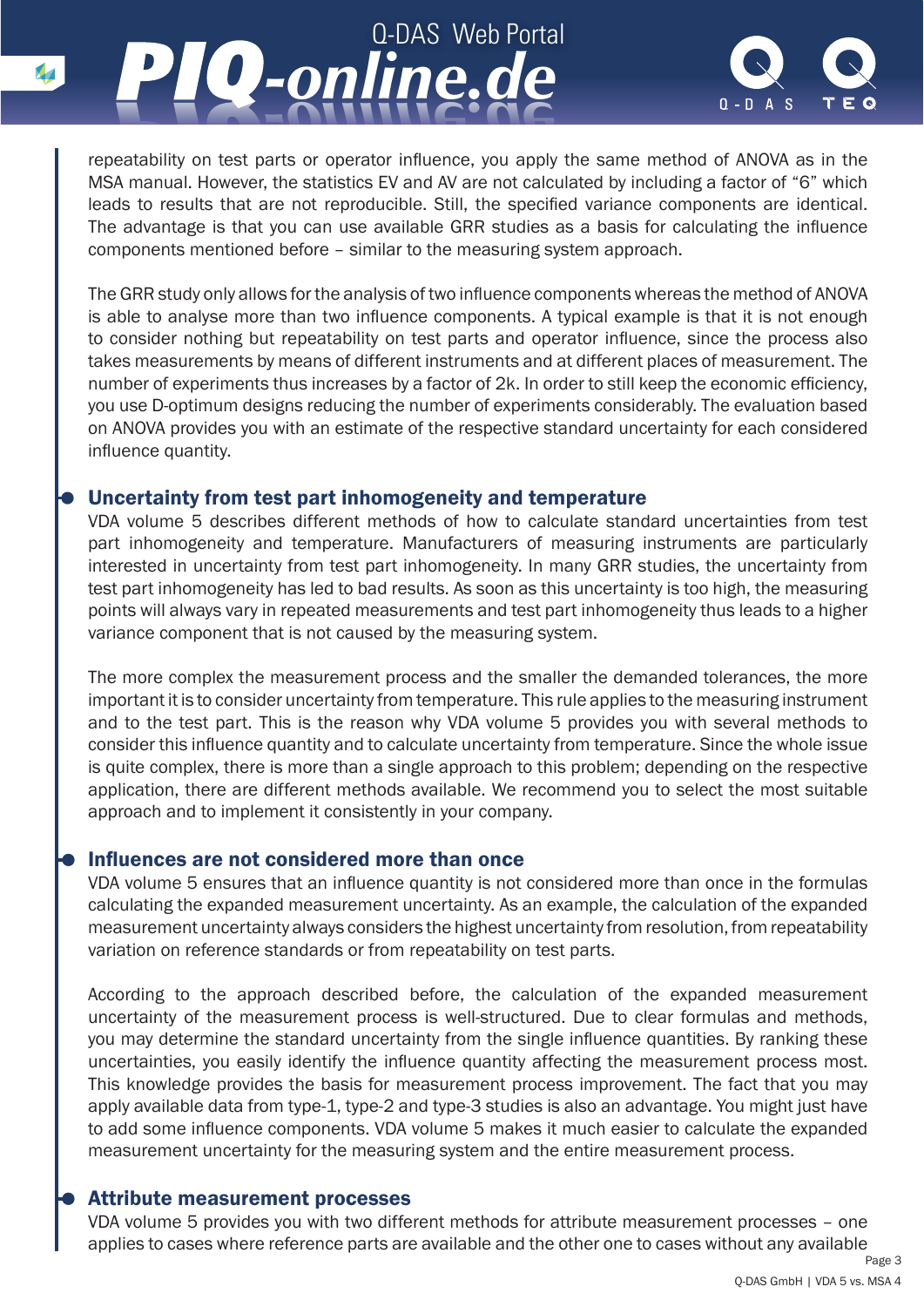



reference parts. When there are reference parts available, you use the signal detection approach analogously to the MSA manual. Otherwise, VDA volume 5 recommends you to apply the Bowker test. The MSA manual does not include the Bowker test as such. According to VDA 5, however, even other methods are permissible, e.g. Cohen's kappa as given in the MSA.

#### Basis for auditing

Especially the fact that VDA volume 5 complies with ISO 22514-7 is the reason why this guide provides an excellent basis that will establish itself internationally. It can be assumed that many auditors will rather demand measurement process capability analyses according to the ISO standard or VDA 5 than MSA. These new demands will particularly affect the German automotive industry since the OEMs involved in the creation of VDA 5 will implement the requirements of this guide in their companies and, at the same time, they will expect their suppliers to meet VDA 5 requirements, too.

In audits according to ISO 9001, there is a "real" standard available now in the form of ISO 22514-7, i.e. auditors do not have to switch to the MSA manual. Time will tell which guide is going to succeed – MSA or VDA 5.

#### The good news

The Q-DAS software solara.MP since version 10 meets all requirements of VDA 5 and MSA 4. Users are even able to use data of MSA studies evaluated in previous solara.MP versions.

| <b>Influence</b><br>quantities               |             | MSA 4        | Company<br>quidelines                         | VDA 5 or ISO/CD 22514-7 |                    |                                                                         | Source of information                                                  |
|----------------------------------------------|-------------|--------------|-----------------------------------------------|-------------------------|--------------------|-------------------------------------------------------------------------|------------------------------------------------------------------------|
| Resolution / data<br>category                |             | $ndc \geq 5$ | %RE $\le$ 5% TOL                              |                         |                    | % $RE \leq 5\%$ and<br>$u_{RE} = \frac{1}{2\sqrt{3}}$                   | Indication of measuring<br>instrument                                  |
| Uncertainty on<br>reference part             |             | $\ast$ )     | $U \leq 5\%$ TOL                              | Measuring<br>system     |                    | $u_{CAL} = \frac{u_{CAL}}{a}$                                           | Calibration certificate                                                |
| Repeatability on<br>reference part           |             | small        | $Cg \geq 1.33$                                |                         |                    | $u_{EVR} = s$                                                           | Type-1 study                                                           |
| <b>Bias</b>                                  |             | t-test       | $Cgk \geq 1.33$                               |                         |                    | $\frac{ x-x_m }{\sqrt{3}}$<br>$u_{BI}$ =<br>$u_{LIN} = \max\{u_{Bi}\}\$ | Type-1 study                                                           |
| Linearity                                    | <b>Meas</b> | t-test       | %LIN $\leq$ 5% TOL                            | Mea                     |                    |                                                                         | Type-1 study on three<br>standards                                     |
| Repeatability on<br>test part                | suring      |              | EV (ANOVA)                                    | urement                 |                    | $u_{EVO}$ = EV (ANOVA)                                                  | Type-2 or type-3 study                                                 |
| Reproducibility<br>on test part              | šYs<br>lar  |              | AV (ANOVA)                                    | process                 |                    | $u_{AV}$ = AV (ANOVA)                                                   | Type-2 or type-3 study                                                 |
| Uncertainty from<br>test part<br>Temperature |             |              | Repeated measurements at the<br>same position |                         | Measurement proces | $u_{OBJ} = \frac{rot}{\sqrt{3}}$ or $\frac{a}{\sqrt{3}}$                | With a from:<br>- drawings                                             |
|                                              |             |              |                                               |                         |                    | $u_T = \frac{1}{\sqrt{3}}$                                              | - empirical values<br>- estimations                                    |
| Stability                                    |             |              | Quality control chart                         |                         |                    | $u_{\text{STAB}} = \frac{1}{\sqrt{3}}$                                  | - experiments                                                          |
| Uncertainty from<br>other influences         |             |              |                                               |                         |                    | $u_{\text{REST}}$                                                       | - similar measurement<br>processes<br>- long-term analyses<br>$-$ etc. |

#### **Literature**

[1] A.I.A.G. – Chrysler Corp., Ford Motor Co., General Motors Corp. Measurement Systems Analysis, Reference Manual Michigan, USA, November 1990

[7] General Motors Co. – GM Powertrain SP-Q-EMS-Global 10.6 – Evaluation of Measurement Systems Specification Detroit / Rüsselsheim, July 2004